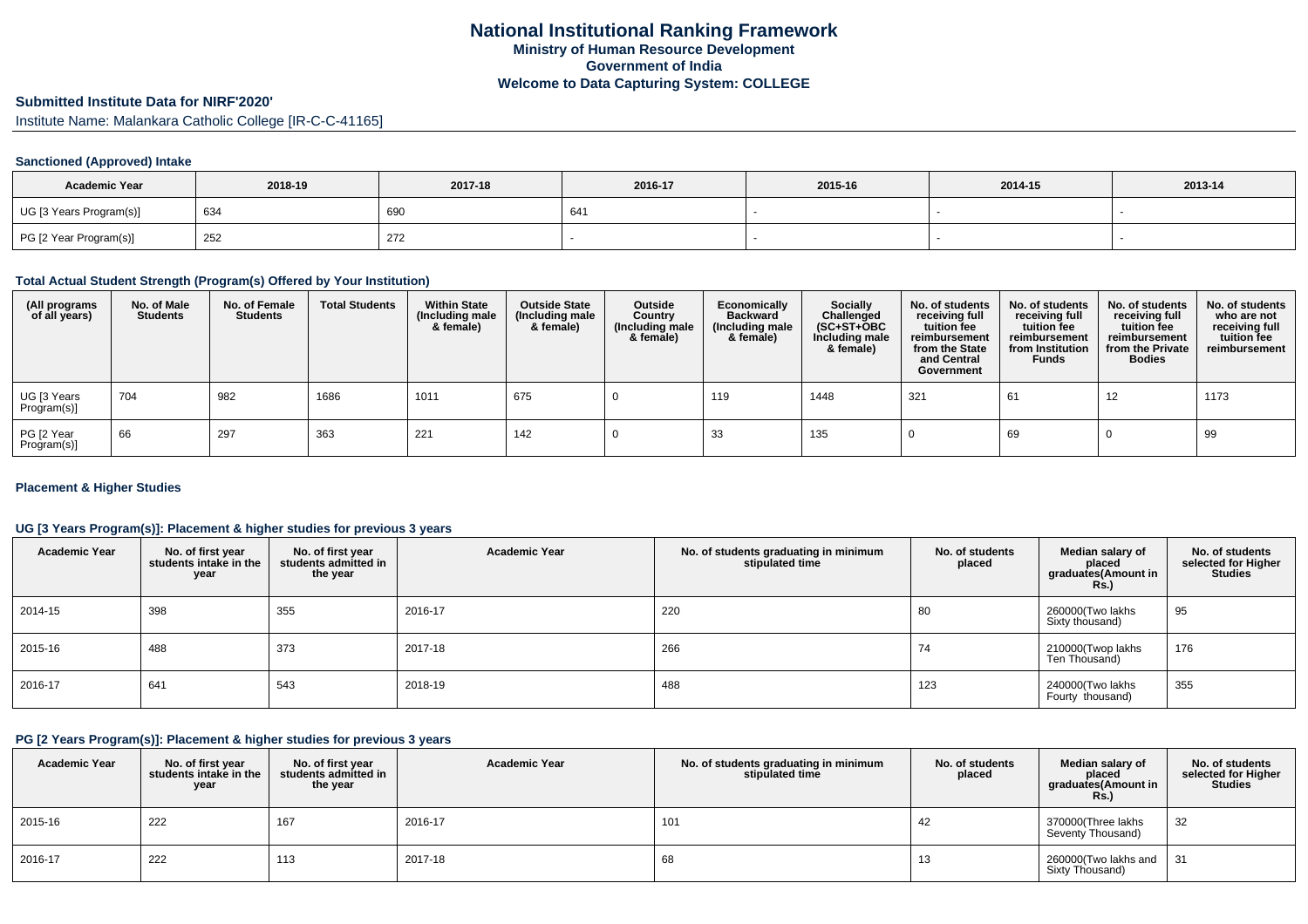| 2017-18 | 272 | $\overline{a}$<br>ັບ | 2018-19 | 151 | $\overline{A}$<br> | Thousand'<br>$\sim$ | $\overline{A}$<br>. |
|---------|-----|----------------------|---------|-----|--------------------|---------------------|---------------------|
|---------|-----|----------------------|---------|-----|--------------------|---------------------|---------------------|

#### **Financial Resources: Utilised Amount for the Capital expenditure for previous 3 years**

| <b>Academic Year</b>                                                                                 | 2018-19                                                                   | 2017-18                                                                          | 2016-17                                                                  |  |  |  |  |  |  |  |  |  |
|------------------------------------------------------------------------------------------------------|---------------------------------------------------------------------------|----------------------------------------------------------------------------------|--------------------------------------------------------------------------|--|--|--|--|--|--|--|--|--|
|                                                                                                      | <b>Utilised Amount</b>                                                    | <b>Utilised Amount</b>                                                           | <b>Utilised Amount</b>                                                   |  |  |  |  |  |  |  |  |  |
| Annual Capital Expenditure on Academic Activities and Resources (excluding expenditure on buildings) |                                                                           |                                                                                  |                                                                          |  |  |  |  |  |  |  |  |  |
| Library                                                                                              | 278301 (two lakh seventy eight thousand three hundred and<br>one)         | 178251 (one lakh seventy eight thousand two hundred and fifty<br>one)            | 238682 (two lakh thirty eight thousand six hundred and eighty<br>two)    |  |  |  |  |  |  |  |  |  |
| New Equipment for Laboratories                                                                       | 500532 (Five lakh five hundred and thirty two)                            | 1616500 (sixteen lakh sixteen thousand and five hundred)                         | 1778477 (Seventeen lakh seventy eight four hundred and<br>seventy seven) |  |  |  |  |  |  |  |  |  |
| Other expenditure on creation of Capital Assets (excluding<br>expenditure on Land and Building)      | 5451262 (Fifty four lakh fifty one thousand two hundred and<br>sixty two) | 7898935 (seventy eight lakh ninety one thousand nine hundred<br>and thirty five) | 6701389 (Sixty seven lakh one thousand three and eighty nine)            |  |  |  |  |  |  |  |  |  |

### **Financial Resources: Utilised Amount for the Operational expenditure for previous 3 years**

| <b>Academic Year</b>                                                                                                                                                                            | 2018-19                                                                                     | 2017-18                                                                                 | 2016-17                                                                                       |  |  |  |  |  |  |  |  |
|-------------------------------------------------------------------------------------------------------------------------------------------------------------------------------------------------|---------------------------------------------------------------------------------------------|-----------------------------------------------------------------------------------------|-----------------------------------------------------------------------------------------------|--|--|--|--|--|--|--|--|
|                                                                                                                                                                                                 | <b>Utilised Amount</b>                                                                      | <b>Utilised Amount</b>                                                                  | <b>Utilised Amount</b>                                                                        |  |  |  |  |  |  |  |  |
| <b>Annual Operational Expenditure</b>                                                                                                                                                           |                                                                                             |                                                                                         |                                                                                               |  |  |  |  |  |  |  |  |
| Salaries (Teaching and Non Teaching staff)                                                                                                                                                      | 33517524 (Three crores thirty five lakh seventeen thousand<br>five hundred and twenty four) | 29764840 (Two crores ninety seven lakh sixty four thousand<br>eight hundred and fourty) | 21277154 (two crores twelve lakh seventy seven thousand one<br>hundred and fifty four b)      |  |  |  |  |  |  |  |  |
| Maintenance of Academic Infrastructure or consumables and<br>other running expenditures (excluding maintenance of hostels<br>and allied services, rent of the building, depreciation cost, etc) | 7149837 (Seventy on lakh fourty nine thousand eight hundred<br>and thirty seven only)       | 5347774 (Fifty three lakh four seven thousand seven hundred<br>and seventy four)        | 4889337 (fourty eight lakh eighty nine thousand three hundred<br>and thirty seven only three) |  |  |  |  |  |  |  |  |
| Seminars/Conferences/Workshops                                                                                                                                                                  | 111605 (One lakh eleven thousand six hundred and five)                                      | 89700 (Eighty nine thousand and seven hundred)                                          | 121986 (one lakh twenty one thousand nine hundred and<br>eighty six)                          |  |  |  |  |  |  |  |  |

#### **PCS Facilities: Facilities of physically challenged students**

| 1. Do your institution buildings have Lifts/Ramps?                                                                                                              | Yes, more than 80% of the buildings |
|-----------------------------------------------------------------------------------------------------------------------------------------------------------------|-------------------------------------|
| $\pm$ 2. Do your institution have provision for walking aids, includingwheelchairs and transportation from one building to another for<br>handicapped students? | Yes                                 |
| 3. Do your institution buildings have specially designed toilets for handicapped students?                                                                      | Yes, more than 80% of the buildings |

#### **Awards Details**

| 1. Allow many faculty member of your institution have received highly reputed national/international awards/recognition from central  <br>government agencies in the previous academic year 2018-19 |  |
|-----------------------------------------------------------------------------------------------------------------------------------------------------------------------------------------------------|--|
| 2. How many students of your institution have won international awards in the previous academic year 2018-19                                                                                        |  |

## **Faculty Details**

| Srno | Name               | Age | Designation            | Gender | Qualification | <b>Experience (In</b><br>Months) | <b>Is Associated</b><br><b>Last Year</b> | Currently<br>working with<br>institution? | <b>Joining Date</b> | <b>Leaving Date</b>      | <b>Association type</b> |
|------|--------------------|-----|------------------------|--------|---------------|----------------------------------|------------------------------------------|-------------------------------------------|---------------------|--------------------------|-------------------------|
|      | Dr MARY HELEN<br>D | 42  | Assistant<br>Professor | Female | Ph.D          | 205                              | Yes                                      | Yes                                       | 14-06-2006          | $\overline{\phantom{a}}$ | Regular                 |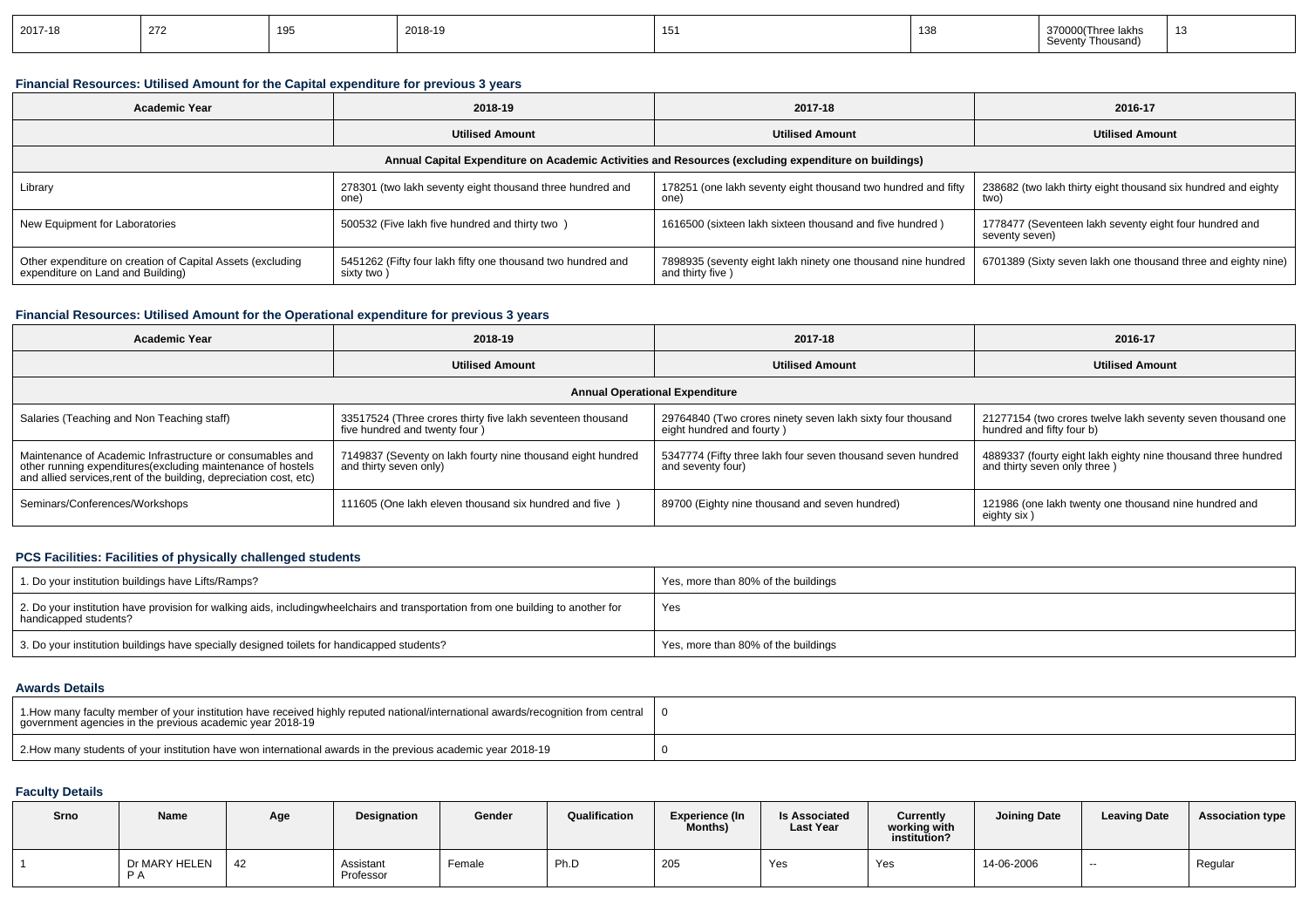| $\overline{2}$ | Dr SURESH<br><b>SINGH</b>      | 45     | Assistant<br>Professor                              | Male   | Ph.D        | 240 | Yes | Yes | 26-07-2000 | $\overline{\phantom{a}}$ | Regular |
|----------------|--------------------------------|--------|-----------------------------------------------------|--------|-------------|-----|-----|-----|------------|--------------------------|---------|
| 3              | ANISHA SV                      | 37     | Assistant<br>Professor                              | Female | M. Phil     | 145 | Yes | Yes | 20-06-2007 | $\overline{\phantom{a}}$ | Regular |
| $\overline{4}$ | Dr SHEELA MS                   | 36     | Assistant<br>Professor                              | Female | Ph.D        | 85  | No  | Yes | 16-06-2017 | $\overline{\phantom{a}}$ | Regular |
| 5              | ANUSHA G                       | 35     | Assistant<br>Professor                              | Female | M. Phil     | 61  | Yes | Yes | 24-06-2014 | $\overline{\phantom{a}}$ | Regular |
| 6              | Dr ALBIN JOSE S                | 39     | Assistant<br>Professor                              | Male   | Ph.D        | 86  | Yes | Yes | 17-08-2015 | $\overline{\phantom{a}}$ | Regular |
| $\overline{7}$ | <b>JASMINE K</b>               | 50     | Assistant<br>Professor                              | Female | <b>NET</b>  | 249 | Yes | Yes | 08-09-1998 | $\overline{\phantom{a}}$ | Regular |
| 8              | Dr DAVID RAJ C                 | 42     | Assistant<br>Professor                              | Male   | Ph.D        | 264 | Yes | Yes | 09-07-2001 | $\overline{\phantom{a}}$ | Regular |
| 9              | ANDREWSLIN<br><b>JANI V</b>    | 36     | Assistant<br>Professor                              | Female | M. Phil     | 186 | Yes | Yes | 14-06-2006 | $\overline{\phantom{a}}$ | Regular |
| 10             | Dr ANTONY S                    | 32     | Assistant<br>Professor                              | Male   | Ph.D        | 73  | Yes | Yes | 15-06-2016 | $\overline{\phantom{a}}$ | Regular |
| 11             | Dr SELVARANI S                 | 37     | Assistant<br>Professor                              | Female | Ph.D        | 49  | Yes | Yes | 06-07-2015 | $\overline{\phantom{a}}$ | Regular |
| 12             | Dr Venkat raman<br><b>ATVR</b> | 35     | Assistant<br>Professor                              | Male   | Ph.D        | 13  | No  | Yes | 17-06-2018 | $\overline{\phantom{a}}$ | Regular |
| 13             | Asha Raj                       | 33     | Assistant<br>Professor                              | Female | <b>NET</b>  | 13  | No  | Yes | 11-06-2018 | $\overline{\phantom{a}}$ | Regular |
| 14             | Abisha D P                     | 26     | Assistant<br>Professor                              | Female | <b>SET</b>  | 13  | No  | Yes | 09-06-2018 | $\overline{\phantom{a}}$ | Regular |
| 15             | Dr Anoop<br>Sreekumar R S      | 31     | Assistant<br>Professor                              | Male   | Ph.D        | 14  | No  | Yes | 11-06-2018 | $\overline{\phantom{a}}$ | Regular |
| 16             | Dr J Thampi<br>Thanka Kumaran  | 61     | Dean / Principal /<br>Director / Vice<br>Chancellor | Male   | Ph.D        | 457 | Yes | Yes | 15-06-2016 | $\overline{\phantom{a}}$ | Regular |
| 17             | <b>RAJINI R</b>                | 34     | Assistant<br>Professor                              | Female | <b>SLET</b> | 139 | Yes | Yes | 07-01-2008 | $\sim$                   | Regular |
| 18             | SUMITHA N                      | 35     | Assistant<br>Professor                              | Female | M. Phil     | 121 | Yes | Yes | 22-06-2009 | $\overline{\phantom{a}}$ | Regular |
| 19             | MANJU D                        | 38     | Assistant<br>Professor                              | Female | M. Phil     | 145 | Yes | Yes | 20-06-2007 | $\overline{\phantom{a}}$ | Regular |
| 20             | Dr SHYLA J                     | 36     | Assistant<br>Professor                              | Female | Ph.D        | 157 | Yes | Yes | 16-06-2008 |                          | Regular |
| 21             | ANITHA KUMARI<br>R             | 37     | Assistant<br>Professor                              | Female | M. Phil     | 61  | Yes | Yes | 24-06-2014 | $\overline{\phantom{a}}$ | Regular |
| 22             | JALAJA J                       | 34     | Assistant<br>Professor                              | Female | M. Phil     | 36  | Yes | Yes | 15-06-2016 | $\overline{\phantom{a}}$ | Regular |
| 23             | Dr ANTO A M                    | 31     | Assistant<br>Professor                              | Male   | Ph.D        | 73  | Yes | Yes | 15-06-2016 | $\overline{\phantom{a}}$ | Regular |
| 24             | REENA T                        | $37\,$ | Assistant<br>Professor                              | Female | M. Phil     | 154 | Yes | Yes | 04-10-2007 | $\overline{\phantom{a}}$ | Regular |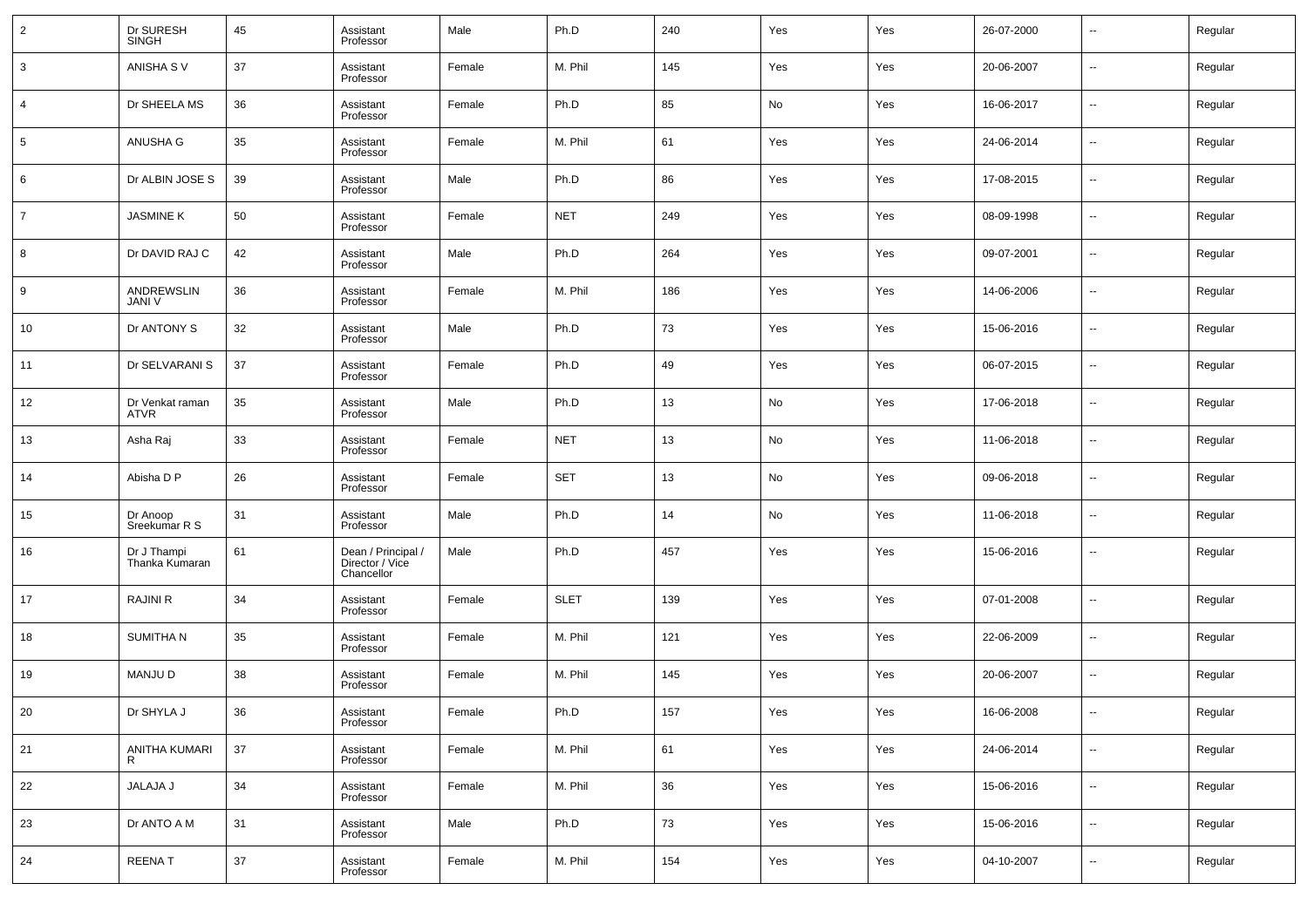| 25 | <b>THOMSON R</b>                   | 54 | Assistant<br>Professor | Male   | M. Phil    | 240 | Yes | Yes | 05-07-1999 | $\overline{\phantom{a}}$ | Regular                |
|----|------------------------------------|----|------------------------|--------|------------|-----|-----|-----|------------|--------------------------|------------------------|
| 26 | Dr REJIN<br>SILVEST R S            | 29 | Assistant<br>Professor | Male   | Ph.D       | 37  | Yes | Yes | 15-06-2016 | $\overline{\phantom{a}}$ | Regular                |
| 27 | Dr Bementa E                       | 31 | Assistant<br>Professor | Female | Ph.D       | 14  | No  | Yes | 11-06-2018 | $\overline{\phantom{a}}$ | Regular                |
| 28 | Athira C R                         | 25 | Assistant<br>Professor | Female | <b>NET</b> | 13  | Yes | Yes | 11-06-2018 | $\overline{\phantom{a}}$ | Regular                |
| 29 | Dr Vijaya Shoba<br>W               | 42 | Other                  | Female | Ph.D       | 108 | Yes | Yes | 11-06-2018 | $\overline{\phantom{a}}$ | Regular                |
| 30 | Dr Jeba Raj                        | 35 | Assistant<br>Professor | Male   | Ph.D       | 147 | Yes | Yes | 11-06-2018 | $\overline{\phantom{a}}$ | Regular                |
| 31 | Dr SUKESH K                        | 39 | Assistant<br>Professor | Male   | Ph.D       | 228 | Yes | Yes | 17-06-2002 | $\overline{\phantom{a}}$ | Regular                |
| 32 | Dr JUSTIN RAJ S                    | 37 | Assistant<br>Professor | Male   | Ph.D       | 84  | Yes | Yes | 09-07-2012 | $\overline{\phantom{a}}$ | Regular                |
| 33 | Dr SUNITHA<br><b>KUMARI K</b>      | 46 | Assistant<br>Professor | Female | Ph.D       | 265 | Yes | Yes | 28-06-2000 | $\overline{\phantom{a}}$ | Regular                |
| 34 | AMUTHA LEKHA<br>N                  | 34 | Assistant<br>Professor | Female | M. Phil    | 121 | Yes | Yes | 22-06-2009 | $\overline{\phantom{a}}$ | Regular                |
| 35 | Dr JOSEPHIN<br><b>RENGITH M</b>    | 39 | Assistant<br>Professor | Female | Ph.D       | 133 | Yes | Yes | 16-06-2008 | $\overline{\phantom{a}}$ | Regular                |
| 36 | RAVI<br>SELVAKUMAR G               | 50 | Assistant<br>Professor | Male   | M. Phil    | 241 | Yes | Yes | 21-06-1999 | $\overline{\phantom{a}}$ | Regular                |
| 37 | <b>JELSA MARIA</b><br><b>JAMES</b> | 33 | Assistant<br>Professor | Female | M. Phil    | 84  | Yes | Yes | 12-01-2012 | $\overline{\phantom{a}}$ | Regular                |
| 38 | <b>JOSY VINCENT</b>                | 47 | Assistant<br>Professor | Female | M.A        | 48  | Yes | Yes | 01-12-2015 | $\overline{\phantom{a}}$ | Adhoc /<br>Contractual |
| 39 | VIJILA HELEN<br><b>MARY G</b>      | 41 | Assistant<br>Professor | Female | M. Phil    | 245 | Yes | Yes | 12-02-2002 | $\overline{\phantom{a}}$ | Regular                |
| 40 | Dr HEMA T A                        | 33 | Assistant<br>Professor | Female | Ph.D       | 153 | Yes | Yes | 22-06-2009 | $\overline{\phantom{a}}$ | Regular                |
| 41 | Dr RAJAKUAMRI<br>S                 | 41 | Assistant<br>Professor | Female | M.A        | 182 | Yes | Yes | 04-06-2004 | $\overline{\phantom{a}}$ | Regular                |
| 42 | Dr Sam Abraham                     | 39 | Assistant<br>Professor | Male   | Ph.D       | 13  | Yes | Yes | 11-06-2018 | $\overline{\phantom{a}}$ | Regular                |
| 43 | Dr Biju                            | 34 | Assistant<br>Professor | Male   | Ph.D       | 13  | Yes | Yes | 03-06-2018 | $\overline{\phantom{a}}$ | Regular                |
| 44 | Raji R I                           | 26 | Assistant<br>Professor | Female | <b>NET</b> | 13  | Yes | Yes | 11-06-2018 | $\overline{\phantom{a}}$ | Regular                |
| 45 | Dr Sowmya R S                      | 37 | Assistant<br>Professor | Female | Ph.D       | 20  | Yes | Yes | 17-06-2018 | $\overline{\phantom{a}}$ | Regular                |
| 46 | Dr MANJUSHA W<br>А                 | 37 | Assistant<br>Professor | Female | Ph.D       | 193 | Yes | Yes | 16-06-2004 | $\overline{\phantom{a}}$ | Regular                |
| 47 | Dr SUJATHA S                       | 39 | Assistant<br>Professor | Female | Ph.D       | 122 | Yes | Yes | 15-06-2016 | $\overline{\phantom{a}}$ | Regular                |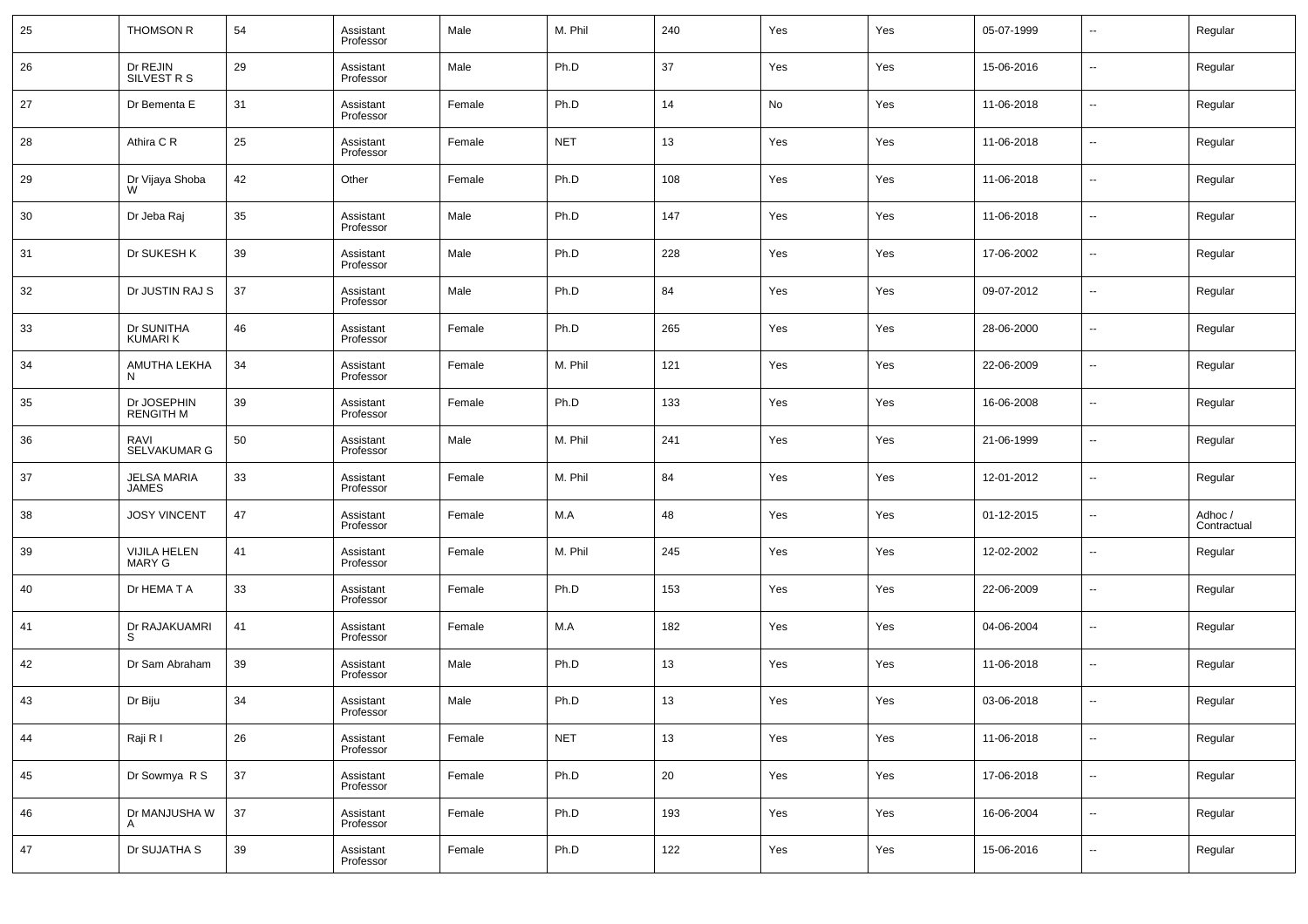| 48 | Dr MINI<br>ALPHONSE J K                   | 37 | Assistant<br>Professor | Female | Ph.D                    | 168            | Yes | Yes | 07-03-2005 | $\overline{\phantom{a}}$ | Regular                |
|----|-------------------------------------------|----|------------------------|--------|-------------------------|----------------|-----|-----|------------|--------------------------|------------------------|
| 49 | <b>REKHAR</b>                             | 36 | Assistant<br>Professor | Female | M.Sc.(Biochemistr<br>y) | 133            | Yes | Yes | 24-06-2008 | $\overline{\phantom{a}}$ | Regular                |
| 50 | Dr SREEKANTH<br>G                         | 38 | Assistant<br>Professor | Male   | Ph.D                    | 109            | Yes | Yes | 28-06-2010 | $\overline{\phantom{a}}$ | Regular                |
| 51 | <b>EBANESART</b>                          | 45 | Assistant<br>Professor | Male   | <b>MCA</b>              | 143            | Yes | Yes | 05-09-2007 | $\overline{\phantom{a}}$ | Regular                |
| 52 | Dr REENA E M                              | 46 | Assistant<br>Professor | Female | Ph.D                    | 253            | Yes | Yes | 18-06-1999 | $\overline{\phantom{a}}$ | Regular                |
| 53 | Dr REGEES                                 | 51 | Assistant<br>Professor | Male   | Ph.D                    | 297            | Yes | Yes | 14-10-1998 | $\overline{\phantom{a}}$ | Regular                |
| 54 | LAJU S                                    | 41 | Assistant<br>Professor | Female | M. Phil                 | 223            | Yes | Yes | 15-12-2003 | $\overline{\phantom{a}}$ | Regular                |
| 55 | <b>DIVYA T RAJ</b>                        | 33 | Assistant<br>Professor | Female | <b>SLET</b>             | 108            | Yes | Yes | 18-01-2011 | $\overline{\phantom{a}}$ | Regular                |
| 56 | Dr USHA KUMARI                            | 45 | Assistant<br>Professor | Female | Ph.D                    | 117            | Yes | Yes | 10-12-2009 | $\overline{\phantom{a}}$ | Regular                |
| 57 | Olivia George                             | 26 | Assistant<br>Professor | Female | <b>NET</b>              | 13             | Yes | Yes | 13-06-2018 | $\overline{\phantom{a}}$ | Regular                |
| 58 | Godwin Joseph                             | 33 | Assistant<br>Professor | Male   | M. Phil                 | 26             | Yes | Yes | 12-06-2017 | $\overline{\phantom{a}}$ | Adhoc /<br>Contractual |
| 59 | Ms Jisha V G                              | 32 | Assistant<br>Professor | Female | <b>SET</b>              | 14             | Yes | Yes | 16-06-2018 | $\overline{\phantom{a}}$ | Regular                |
| 60 | Dr Beaula rani K R                        | 40 | Assistant<br>Professor | Female | Ph.D                    | 12             | No  | Yes | 11-06-2018 | $\overline{\phantom{a}}$ | Regular                |
| 61 | Dr Gibin S R                              | 29 | Assistant<br>Professor | Male   | Ph.D                    | 25             | Yes | Yes | 19-06-2017 | $\overline{\phantom{a}}$ | Regular                |
| 62 | Dr S Karthikeyan                          | 36 | Assistant<br>Professor | Male   | Ph.D                    | 70             | Yes | Yes | 16-04-2019 | $\overline{\phantom{a}}$ | Regular                |
| 63 | NITHIN RAJA<br>SHELLY R                   | 37 | Assistant<br>Professor | Male   | Ph.D                    | 52             | Yes | Yes | 16-04-2019 | $\overline{\phantom{a}}$ | Regular                |
| 64 | DAVID<br><b>GLADSON</b><br><b>ELIAZER</b> | 35 | Assistant<br>Professor | Male   | <b>SLET</b>             | 54             | Yes | Yes | 25-02-2019 | $\overline{\phantom{a}}$ | Regular                |
| 65 | Dr B Deva<br>Shanthini                    | 64 | Assistant<br>Professor | Female | Ph.D                    | 105            | Yes | Yes | 01-04-2019 | $\overline{\phantom{a}}$ | Regular                |
| 66 | DR S P<br>SANGEETH                        | 35 | Assistant<br>Professor | Male   | Ph.D                    | 12             | Yes | Yes | 18-12-2018 |                          | Regular                |
| 67 | Ms ATHIRA SS                              | 23 | Assistant<br>Professor | Female | <b>NET</b>              | $\overline{7}$ | Yes | Yes | 15-04-2019 | $\overline{\phantom{a}}$ | Regular                |
| 68 | Ms JOHN SIFA                              | 27 | Assistant<br>Professor | Female | <b>NET</b>              | $\overline{7}$ | Yes | Yes | 01-04-2019 | $\overline{\phantom{a}}$ | Regular                |
| 69 | DR FRANK<br>JOISON                        | 34 | Assistant<br>Professor | Male   | Ph.D                    | 13             | Yes | Yes | 12-12-2018 | $\overline{\phantom{a}}$ | Regular                |
| 70 | DR JENOBA P                               | 32 | Assistant<br>Professor | Female | Ph.D                    | $72\,$         | Yes | Yes | 16-04-2019 | $\overline{\phantom{a}}$ | Regular                |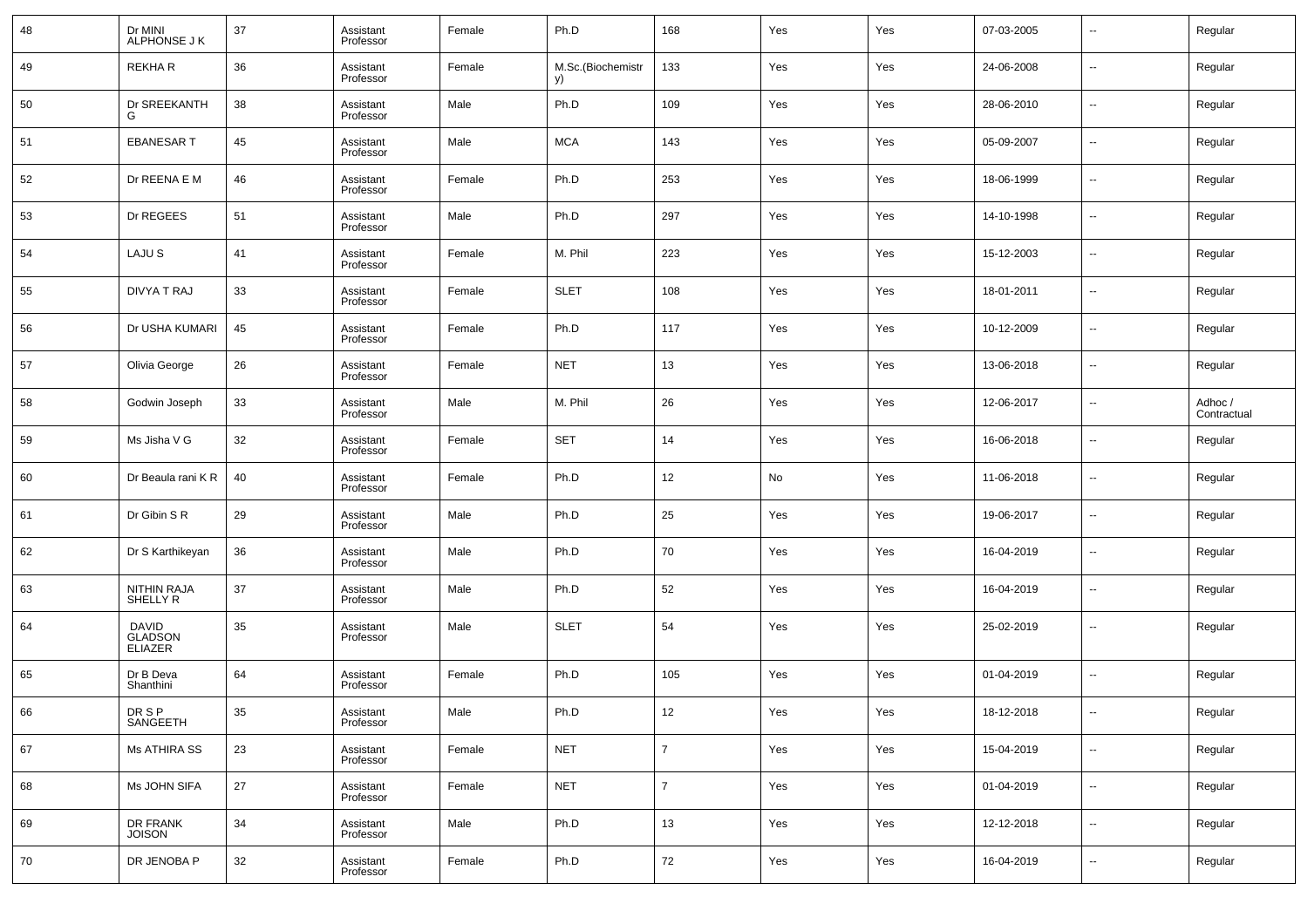| 71 | Mr BORGIA<br>CRUSU<br><b>VENTHAN</b> | 48 | Assistant<br>Professor | Male   | <b>NET</b>  | 188            | Yes | Yes | 06-05-2019 | --                       | Regular                |
|----|--------------------------------------|----|------------------------|--------|-------------|----------------|-----|-----|------------|--------------------------|------------------------|
| 72 | DR S SOUMYA                          | 37 | Assistant<br>Professor | Female | Ph.D        | 84             | Yes | Yes | 12-12-2018 | н.                       | Regular                |
| 73 | <b>DR TURBIUS</b><br><b>SIMON</b>    | 33 | Assistant<br>Professor | Male   | Ph.D        | $\overline{7}$ | Yes | Yes | 16-04-2019 | $\sim$                   | Regular                |
| 74 | DR UGIN INBA<br>RAJ                  | 32 | Assistant<br>Professor | Male   | Ph.D        | $\overline{7}$ | Yes | Yes | 05-06-2019 | н.                       | Regular                |
| 75 | Dr P<br>Dharmnapandian               | 37 | Assistant<br>Professor | Male   | Ph.D        | $\overline{7}$ | Yes | Yes | 26-04-2019 | $\sim$                   | Regular                |
| 76 | Mr S Dineh Babu                      | 28 | Assistant<br>Professor | Male   | <b>SLET</b> | 6              | Yes | Yes | 07-05-2019 | н.                       | Regular                |
| 77 | Mr Ben M Jebin                       | 38 | Assistant<br>Professor | Male   | <b>SET</b>  | 6              | Yes | Yes | 22-06-2019 | $\sim$                   | Regular                |
| 78 | Anup J Johnson                       | 37 | Assistant<br>Professor | Male   | <b>SET</b>  | 8              | Yes | Yes | 24-07-2019 | н.                       | Regular                |
| 79 | Dr Vijila Dafini                     | 40 | Assistant<br>Professor | Male   | Ph.D        | $\overline{7}$ | Yes | Yes | 22-04-2019 | $\sim$                   | Regular                |
| 80 | Mr Lenin Xavier                      | 26 | Assistant<br>Professor | Male   | <b>SLET</b> | 6              | Yes | Yes | 30-05-2019 | н.                       | Regular                |
| 81 | Mr Ribin Christal R                  | 24 | Assistant<br>Professor | Male   | <b>SLET</b> | $\overline{2}$ | Yes | Yes | 17-10-2019 | $\sim$                   | Regular                |
| 82 | Dr Mariappan                         | 34 | Assistant<br>Professor | Male   | Ph.D        | 6              | Yes | Yes | 06-05-2019 | н.                       | Regular                |
| 83 | Dr Joselin Beula T                   | 37 | Assistant<br>Professor | Male   | Ph.D        | 6              | Yes | Yes | 01-07-2019 | $\sim$                   | Regular                |
| 84 | Dr George David                      | 60 | Assistant<br>Professor | Male   | Ph.D        | $\overline{2}$ | Yes | Yes | 03-09-2019 | ш,                       | Regular                |
| 85 | Dr D Satheesh<br>Herbert Singh       | 41 | Assistant<br>Professor | Male   | Ph.D        | 15             | Yes | Yes | 05-12-2018 | н.                       | Regular                |
| 86 | Dr Gobala<br>Krishnan                | 28 | Assistant<br>Professor | Male   | Ph.D        | 8              | Yes | Yes | 16-04-2019 | ш,                       | Regular                |
| 87 | Dr<br>Shanmugasundha<br>ram          | 28 | Assistant<br>Professor | Male   | Ph.D        | 6              | Yes | Yes | 06-05-2019 | ш,                       | Regular                |
| 88 | Mr Sandeep                           | 26 | Assistant<br>Professor | Male   | <b>SLET</b> | $\overline{7}$ | Yes | Yes | 16-04-2019 | --                       | Regular                |
| 89 | C Sheeba                             | 43 | Assistant<br>Professor | Female | M.A         | 132            | Yes | Yes | 24-06-2008 | $\sim$                   | Other                  |
| 90 | Mrs L M Lima<br>Rose                 | 34 | Assistant<br>Professor | Female | M.Sc.       | 40             | Yes | Yes | 22-06-2009 | $\overline{\phantom{a}}$ | Regular                |
| 91 | Dr M S Satiesh                       | 35 | Other                  | Male   | Ph.D        | 46             | Yes | Yes | 29-01-2019 | ٠.                       | Regular                |
| 92 | Ms Rehina M                          | 34 | Assistant<br>Professor | Female | <b>NET</b>  | 24             | Yes | Yes | 18-03-2019 | $\overline{\phantom{a}}$ | Regular                |
| 93 | Dr Alfred George                     | 36 | Assistant<br>Professor | Male   | Ph.D        | 58             | Yes | Yes | 03-09-2019 | $\sim$                   | Adhoc /<br>Contractual |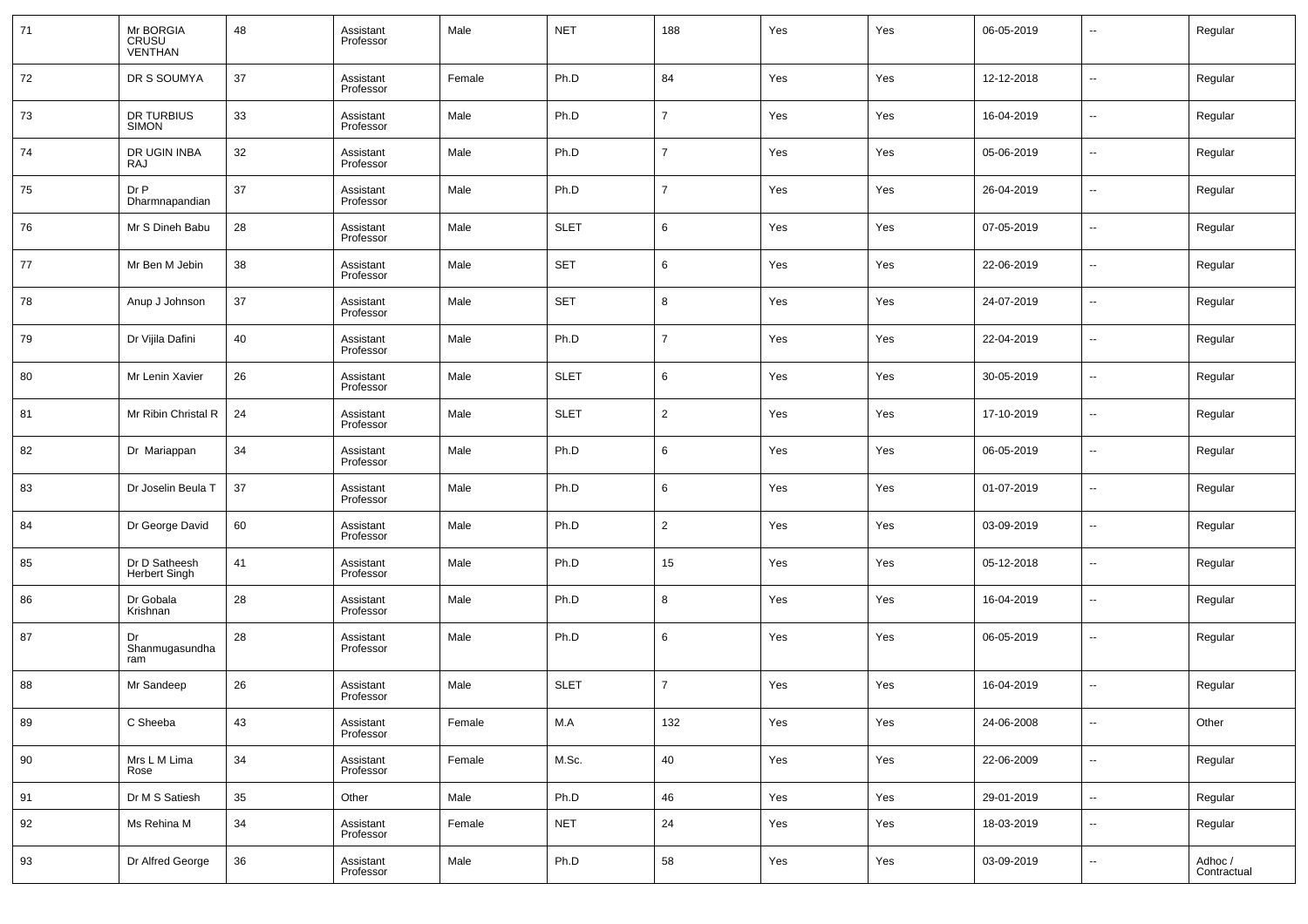| 94  | Dr Fr Antony<br>Samy                | 44 | Assistant<br>Professor | Male   | Ph.D       | 40             | Yes | Yes | 11-06-2018 | --                       | Regular                |
|-----|-------------------------------------|----|------------------------|--------|------------|----------------|-----|-----|------------|--------------------------|------------------------|
| 95  | Dr A P Lipton                       | 60 | Professor              | Male   | Ph.D       | 207            | Yes | Yes | 20-07-2015 | ۰.                       | Other                  |
| 96  | Dr Muhammed<br>ljas                 | 32 | Assistant<br>Professor | Male   | Ph.D       | 43             | No  | Yes | 16-04-2019 | --                       | Regular                |
| 97  | Ms Sheelu B Sam                     | 28 | Assistant<br>Professor | Female | <b>NET</b> | $\overline{4}$ | No  | Yes | 22-07-2019 | --                       | Regular                |
| 98  | <b>JOSPIN J S</b>                   | 35 | Assistant<br>Professor | Female | M.Sc.      | 142            | Yes | Yes | 05-09-2007 | --                       | Adhoc /<br>Contractual |
| 99  | <b>ANITHA C</b>                     | 31 | Assistant<br>Professor | Female | M. Phil    | 84             | Yes | Yes | 11-11-2012 | --                       | Adhoc /<br>Contractual |
| 100 | <b>JEGAN S R</b>                    | 32 | Assistant<br>Professor | Male   | M. Phil    | 88             | Yes | Yes | 09-07-2012 | --                       | Adhoc /<br>Contractual |
| 101 | <b>VIJIN DHAS M</b>                 | 34 | Assistant<br>Professor | Male   | M. Phil    | 123            | Yes | Yes | 05-08-2009 | --                       | Adhoc /<br>Contractual |
| 102 | SUNIL KUMAR N                       | 35 | Assistant<br>Professor | Male   | M. Phil    | 95             | Yes | Yes | 10-01-2012 | --                       | Adhoc /<br>Contractual |
| 103 | <b>MARY SOBITHA</b><br>м            | 37 | Assistant<br>Professor | Female | M. Phil    | 114            | Yes | Yes | 21-06-2010 | --                       | Adhoc /<br>Contractual |
| 104 | SUBI <sub>S</sub>                   | 27 | Assistant<br>Professor | Female | M. Phil    | 42             | Yes | Yes | 15-06-2016 | --                       | Adhoc /<br>Contractual |
| 105 | MARY SHYLA A                        | 26 | Assistant<br>Professor | Female | M. Phil    | 42             | Yes | Yes | 15-06-2016 | --                       | Adhoc /<br>Contractual |
| 106 | AUSTIN<br>SANTHOSH<br><b>KUMART</b> | 31 | Assistant<br>Professor | Male   | M.COM      | 66             | Yes | Yes | 26-07-2014 | --                       | Adhoc /<br>Contractual |
| 107 | AYANCI SHYNI M                      | 27 | Assistant<br>Professor | Female | M. Phil    | 36             | Yes | Yes | 15-06-2016 | --                       | Adhoc /<br>Contractual |
| 108 | DEEPA B S                           | 40 | Assistant<br>Professor | Female | M. Phil    | 142            | Yes | Yes | 03-01-2008 | --                       | Regular                |
| 109 | SANTHINI K S                        | 30 | Assistant<br>Professor | Female | M. Phil    | 66             | Yes | Yes | 23-06-2014 | --                       | Regular                |
| 110 | <b>REETHU PRINCE</b><br>κ           | 29 | Assistant<br>Professor | Female | M. Phil    | 42             | Yes | Yes | 19-01-2016 | --                       | Adhoc /<br>Contractual |
| 111 | JENNITA M<br><b>SHALIN</b>          | 27 | Assistant<br>Professor | Female | M. Phil    | 38             | Yes | Yes | 15-06-2016 | $\overline{\phantom{a}}$ | Adhoc /<br>Contractual |
| 112 | <b>SHYNIK</b>                       | 27 | Assistant<br>Professor | Female | M. Phil    | 38             | Yes | Yes | 15-06-2016 | --                       | Adhoc /<br>Contractual |
| 113 | REENA E M                           | 46 | Assistant<br>Professor | Female | Ph.D       | 258            | Yes | Yes | 18-06-1999 | $\sim$                   | Regular                |
| 114 | <b>VICTORIA</b><br>JAYAFIN NISHA S  | 29 | Assistant<br>Professor | Female | M.Sc.      | 48             | Yes | Yes | 06-07-2015 | $\sim$                   | Adhoc /<br>Contractual |
| 115 | <b>BRINDHA MARY</b><br>V T          | 27 | Assistant<br>Professor | Female | M. Phil    | 49             | Yes | Yes | 15-06-2016 | $\sim$                   | Adhoc /<br>Contractual |
| 116 | <b>JEMMA A</b>                      | 48 | Assistant<br>Professor | Female | <b>MSW</b> | 50             | Yes | Yes | 15-06-2015 | Ξ.                       | Adhoc /<br>Contractual |